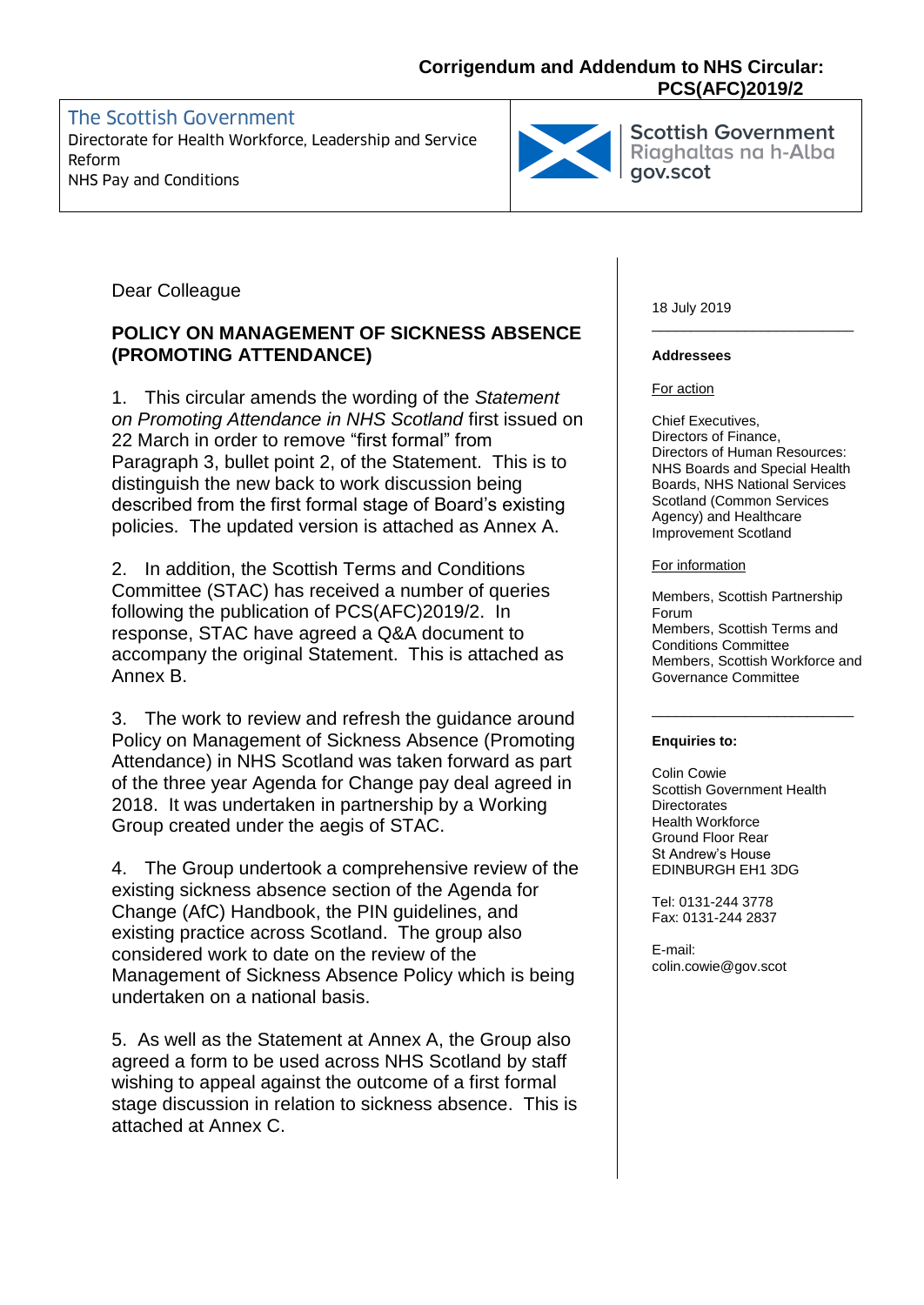6. The provisions set out in this circular should be adopted by the service from 1 April 2019. The wider recommendations of the Working Group will be absorbed within the work which the Scottish Workforce and Staff Governance Committee (SWAG) is currently doing to review all Partnership Information Network (PIN) policies on a "Once for Scotland" basis.

7. In order to make it easier for Boards to adopt these provisions, a Word version of Annex C has been made available along with this circular on the "Circulars and Guidance" section of the STAC website:

[www.stac.scot.nhs.uk/circulars](http://www.stac.scot.nhs.uk/circulars)

# **Cabinet Secretary Approval**

8. The provisions of this circular have been approved by Scottish Ministers under Regulations 2 and 3 of the National Health Service (Remuneration and Conditions of Service) (Scotland) Regulations 1991 (SI 1991 No 537). A copy of the formal approval is attached.

# **Action**

9. NHS Boards and Special Health Boards should follow the procedures, advice and timescales set out in the guidance.

# **Enquiries**

10. Employees should direct their personal enquiries to their employing NHS Board or Special Health Board.

11. Employers should make their own arrangements for obtaining additional copies of this circular, which can be viewed at:

[www.publications.scot.nhs.uk](http://www.publications.scot.nhs.uk/) as well as [www.stac.scot.nhs.uk/circulars.](http://www.stac.scot.nhs.uk/circulars)

Yours sincerely

Shinky Rogers

**SHIRLEY ROGERS** NHS Scotland Chief People Officer & Director of Workforce, Leadership, Reform and EU Withdrawal Preparation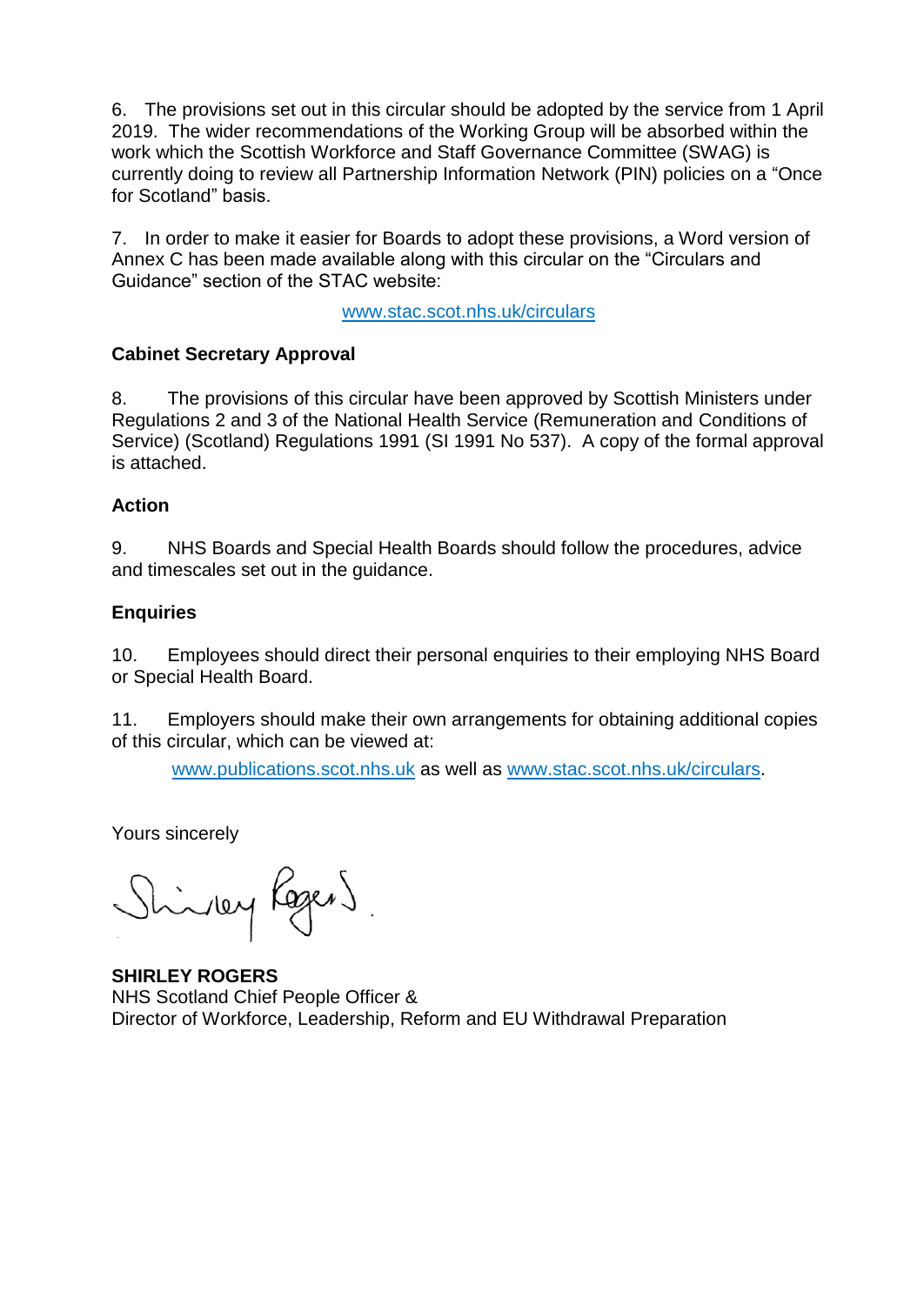The Scottish Government Directorate for Health Workforce, Leadership and Service Reform Ridghaltas Reform NHS Pay and Conditions Reform



Scottish Government<br>Riaghaltas na h-Alba<br>gov.scot

## **NATIONAL HEALTH SERVICE APPROVAL OF REMUNERATION AND CONDITIONS OF SERVICE**

In accordance with regulations 2 and 3 of the National Health Service (Remuneration and Conditions of Service) (Scotland) Regulations 1991 (S.I. 1991/537) the remuneration and conditions of service set out in the attached Scottish Government Health Workforce Directorate circular of 18 July 2019 - Corrigendum and Addendum to PCS(AFC)2019/2 – in respect of Policy on Management of Sickness Absence (Promoting Attendance), are hereby approved for the purposes of the said Regulations.

Shiney Regens

## **SHIRLEY ROGERS**

NHS Scotland Chief People Officer & Director of Workforce, Leadership, Reform and EU Withdrawal Preparation Scottish Government St Andrew's House EDINBURGH EH1 3DG 18 July 2019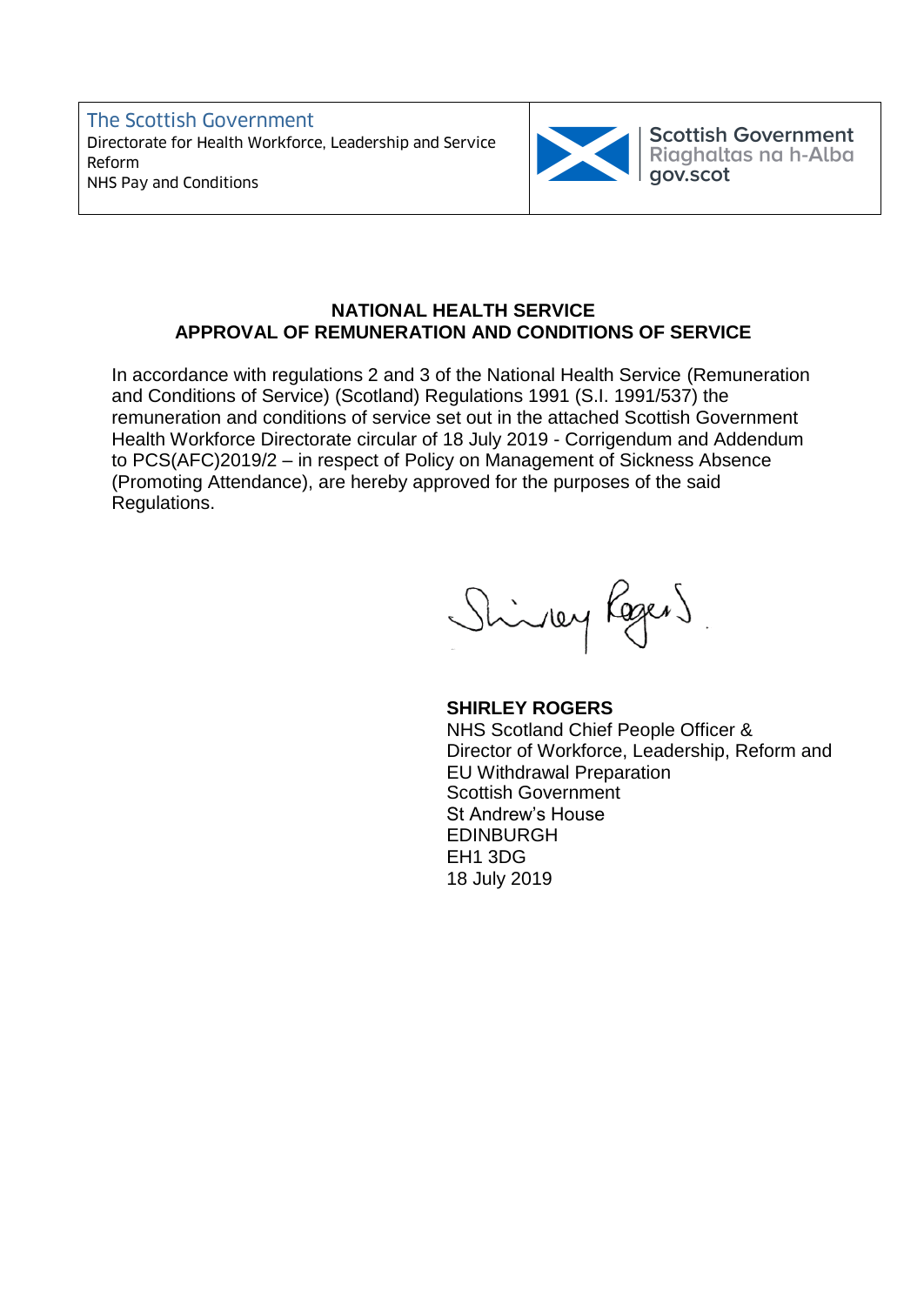# **STATEMENT ON PROMOTING ATTENDANCE IN NHS SCOTLAND**

1. The STAC Promoting Attendance Working Group determined that there is no need to reform the current AfC Handbook, but have instead concluded that a robust and effective process relating to health, wellbeing and managing sickness absence is required.

2. The Group have developed guidance for staff and for managers, as well as an absence management checklist, a template for return to work discussions and a form for paper-based appeals at stage one. In addition, they have made recommendations covering areas such as training and local and national arrangements for measuring compliance. The new documentation and recommendations will inform the work to develop the Promoting Attendance Policy on a Once for Scotland basis.

3. In advance of this, NHS Scotland should take note of the following key recommendations for application from 1 April 2019:

- NHS Scotland should work towards reducing sickness absence by 0.5% per annum over 3 years, beginning on 1 April 2019 and with the aim of achieving an overall NHS Scotland average of less than 4%.
- Common NHS Scotland trigger points should be adopted to prompt and inform an initial discussion in relation to sickness absence. The Working Group have agreed that these should be either 4 separate episodes of absence, or short term absences totalling 8 or more working days within a rolling 12 month period.
- The right to appeal on the basis of process not being followed exists at all formal stages. However, an appeal at the first formal stage will be paper-based and should not involve attendance at a hearing. The service should adopt the form devised by the Working Group for this (available at Annex C of this circular).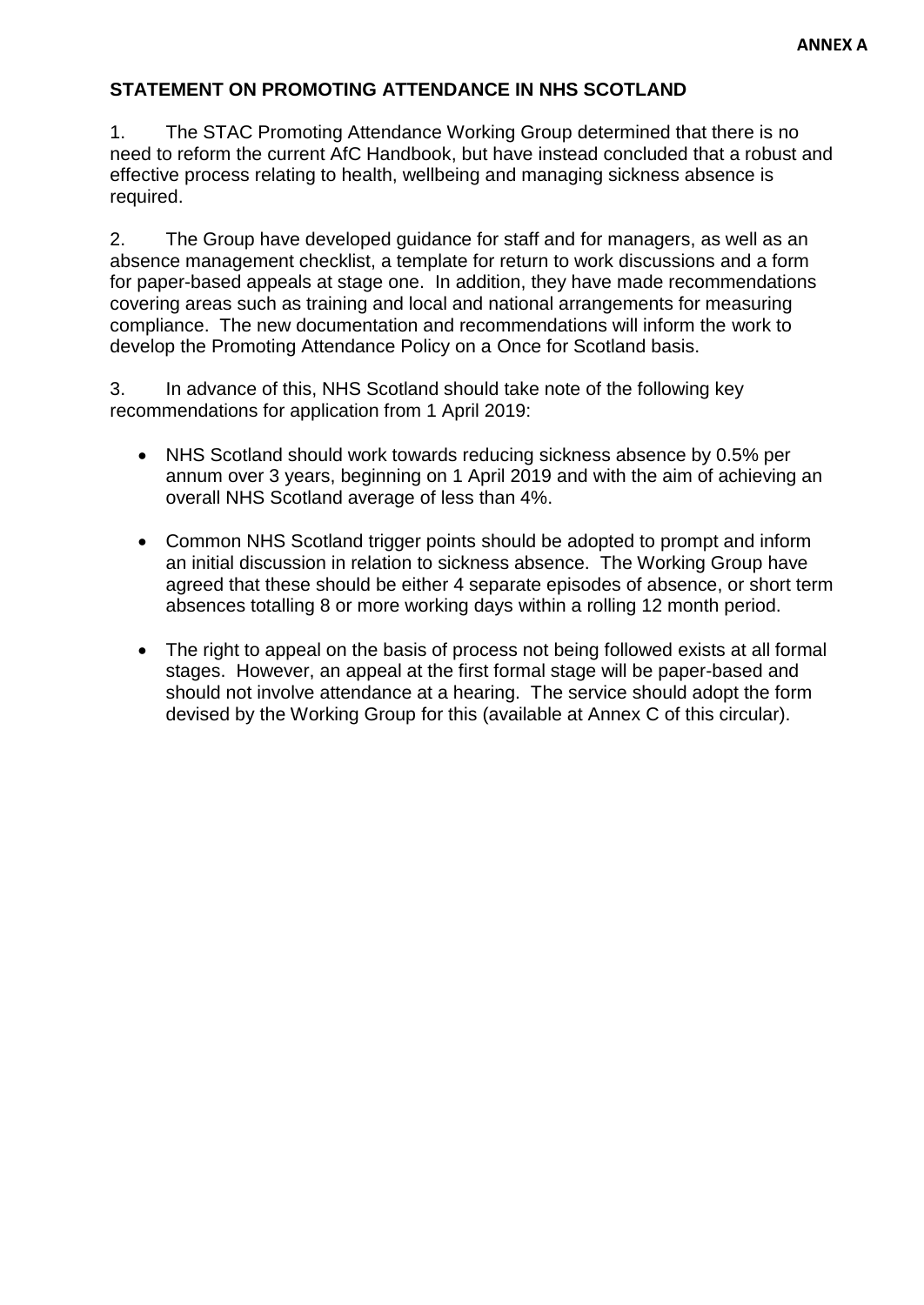# **POLICY ON MANAGEMENT OF SICKNESS ABSENCE (PROMOTING ATTENDANCE)**

#### **Q&A to support implementation of Pay Circular PCS(AFC)2019/2**

The provisions set out in PCS(AFC)2019/2 are effective from 1 April 2019 and are to be applied and utilised to support employees' whilst off sick, assist their return to work, and improve attendance at work. It is important when applying the policy that all staff are treated fairly and consistently in accordance with our staff governance standards. Although the effective implementation date of the new provisions is 1 April 2019, it is appreciated that all NHS Scotland Employers already have established promoting attendance policies and procedures which include the ongoing review and monitoring of episodes of sickness.

The intent of the agreed provisions is to ensure that the same standards are applied and that staff are supported at work following a period of absence. Although it is recognised that there may be a need for transition arrangements for some Boards as their policies and procedures are different from the new provisions, we still have a responsibility to monitor sickness absence which includes taking into account attendance data prior to 1 April 2019 in order to get a complete picture and make informed decisions.

Following feedback from staff representatives and human resource teams it was agreed by STAC at its meeting on 14 June 2019 to provide further guidance to assist with the implementation of the agreed provisions. This is set out below in Q&A format.

#### **Q1. Do the 4 triggers of separate absences in 12 months include short and long term absence?**

A1. Yes.

#### **Q2. Why does 1 absence of 8 days or more require an employee to have a discussion with their line manager?**

A2. This discussion is to ensure that the employee is receiving the correct and appropriate level of support on return to work. If an employee has been absent for 8 days or more in one period they have probably had a significant illness which may impact on their ability to return fully to work. This discussion provides the opportunity to outline and talk through with the employee their absence to ensure that any necessary adjustments or support is identified and sourced if required.

#### **Q3. Will an employee who has 8 or more days absence in any one period move to the first formal stage?**

A3. No, this will generate the supportive discussion as described above in Q2.

#### **Q4. Is the discussion following 8 or more days absence equal to the first formal stage of the existing policy?**

A4. No, the aim of the discussion is to ensure managers and employees have a discussion regarding their absence and outline any support required.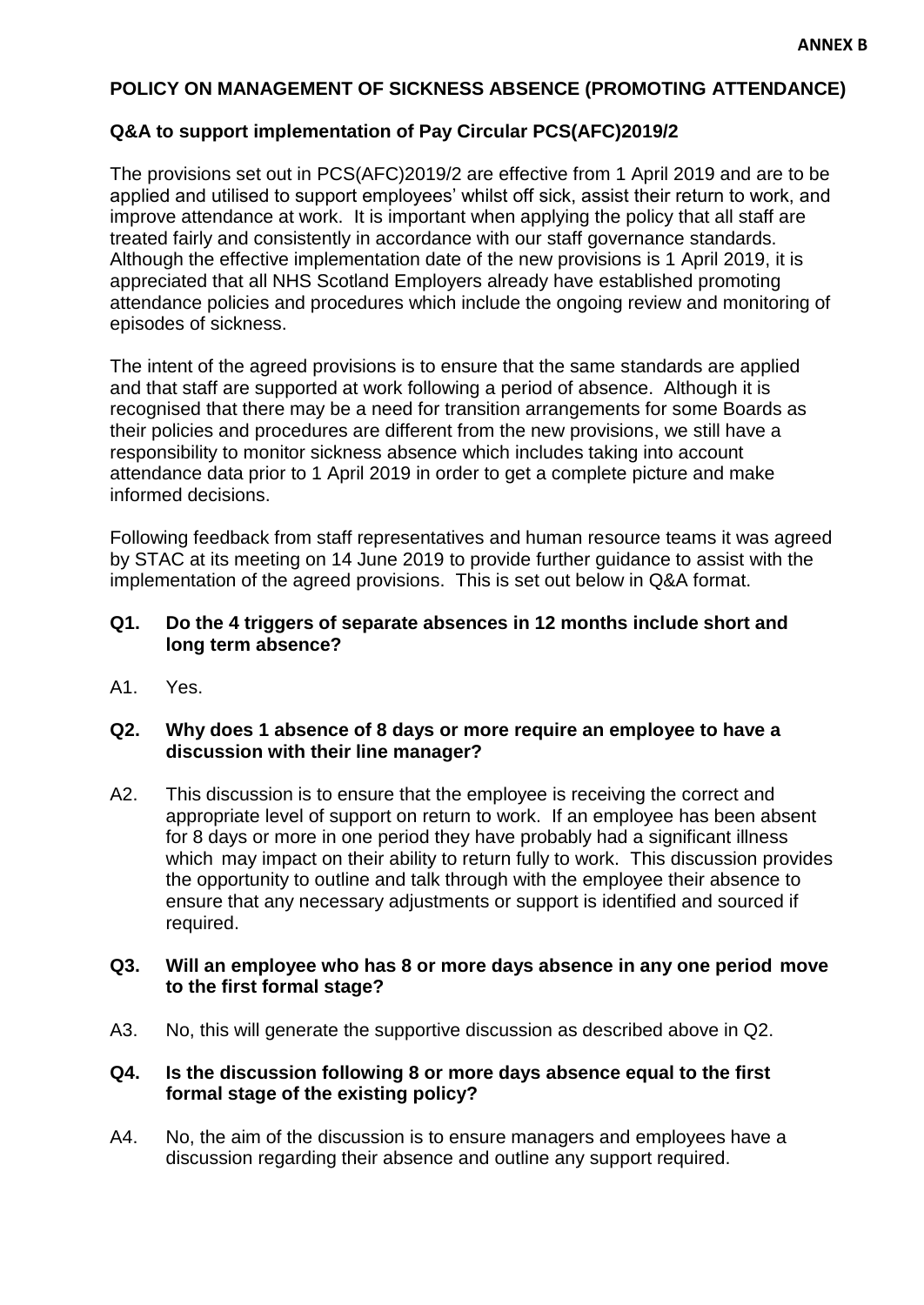- **Q5. Given that the start date of an employee's rolling year absences could have been recorded prior to the implementation date of PCS(AFC)2019/2, which is 1 April 2019, should they still be taken into account when applying the new provisions of 4 separate absences or short term absences totalling 8 or more working days?**
- **A5.** Yes, as the purpose of the triggers is to prompt the manager to review the employees' absence, facilitating further discussion to ensure the correct level of support is in place.
- **Q6. Should monitoring periods / action plans put in place prior to 1April 2019 remain.**
- A6. Yes, these are still applicable as their purpose is to support employees' attendance at work.

#### **Q7. Can an employee appeal following the outcome of the first formal stage of existing Board policies on managing/promoting attendance?**

A7. At present, individual boards have different policies and procedures for deciding when to place an employee on a first formal stage. To ensure that all staff have the right to appeal a first formal stage, it has been agreed that the employee can submit a stage one paper based appeal. In these circumstances, the appeal form should accompany the outcome letter which informs the employee that they are now at first formal stage. The employee should also be given guidance on how to lodge an appeal and who to lodge it with. The appeal form is attached as Annex C of this circular and can also be found in Word format on the Circulars and Guidance page of the [STAC website.](https://www.stac.scot.nhs.uk/circulars)